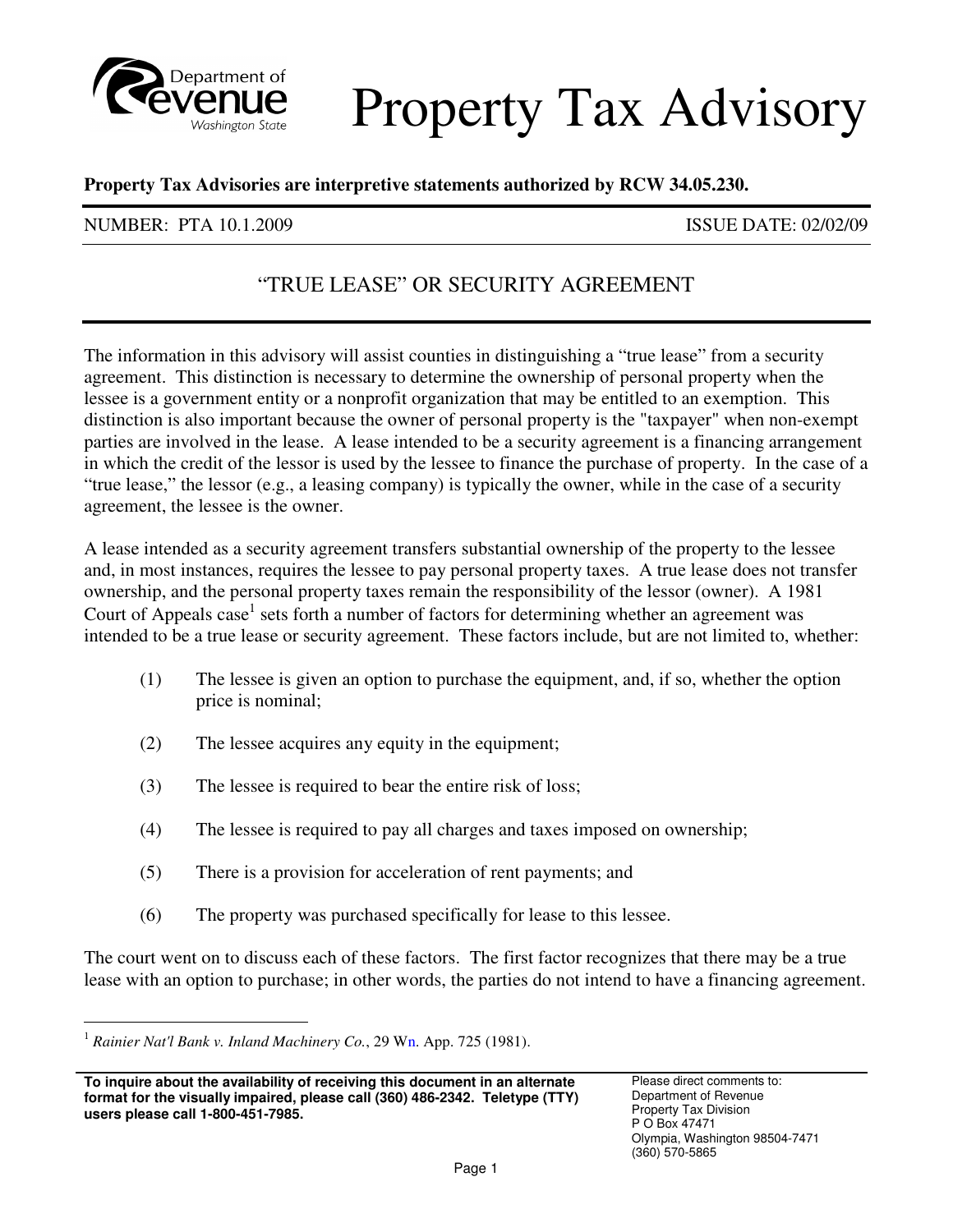However, if the lessee is allowed to purchase the property "for no or only nominal consideration" at the end of the lease or at some other specific time, then the lease is intended as a security agreement. Nominal consideration may be \$1 or may be relative to the value of the property. For example, consideration of \$1,000 for a machine worth \$10,000 would be minimal. Cases from other jurisdictions have held that a nominal amount is less than 25 percent of the fair market value of the purchase price at the time of the option. On the other hand, if the purchase option price is approximately equal to the market value of the property at the time the option is exercised, the lease is likely a true lease.

 The second factor described by the court arises when the lessee acquires an enforceable ownership interest in the property. This can happen when, by crediting earlier payments of rent to the purchase price, the lessee is accorded an equity or pecuniary interest in the subject matter of the lease that the lessee may recover at the lessee's option.

 Factors 3, 4, and 5 are also to be considered, but the court cautioned that costs associated with the risk of loss, insurance, taxes, and the like will be borne by one party or the other in most contracts, and the lessor is either going to include them in the rental charge or lower the lessee's rent payment for the property. Rental payments that indicate an intention to compensate the lessor for loss of value over the term of the lease due to aging, wear, and obsolescence suggest that the parties intend a true lease.

 The sixth factor arises when the leased property is purchased by the lessor specifically for lease to the lessee. This factor indicates that the transaction is a sale rather than a lease, because the property might not be suitable for another party or potential lessee. This factor is more important when the lessor is not the actual supplier of the leased property, since in that situation, the lessor would presumably be even less inclined to want the property returned.

 Factors that have been considered by courts in other jurisdictions include whether the lessor disclaims all warranties and the lessee agrees to hold the lessor harmless from all liability associated with the leased property. Provisions such as these are indicative of a sale to the lessee rather than a true lease. Two additional factors to be considered are whether a security interest has been extended to other equipment of the lessee and whether the lessee treats the lease as a lease for tax purposes.

 Whether a lease agreement constitutes a "true lease" or merely a disguised security agreement is determined by the intent of the parties as evidenced by the provisions of the agreement between them and, when necessary, by the facts and circumstances surrounding the transaction. The criteria as set out above will help to make this determination.

 The lease agreement dealing with personal property leased to a government entity or a nonprofit organization must be read carefully to determine whether it is a true lease or a security agreement. Property that is the subject of a security agreement is considered to be owned by the lessee and, if a government entity is the lessee, the property would be entitled to exemption pursuant to the provisions of RCW 84.36.010.